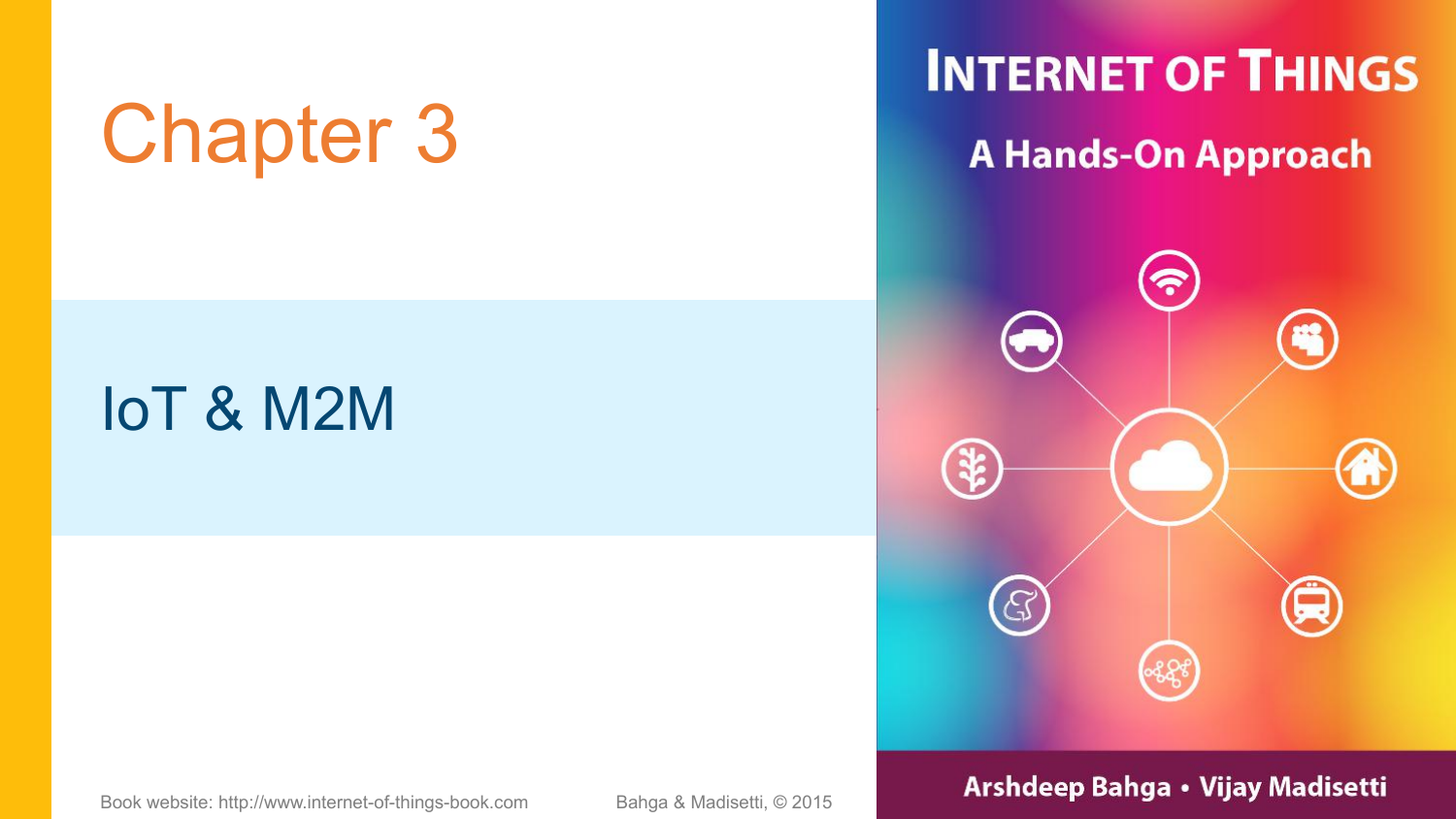### **Outline**

- M2M
- Differences and Similarities between M2M and IoT
- SDN and NFV for IoT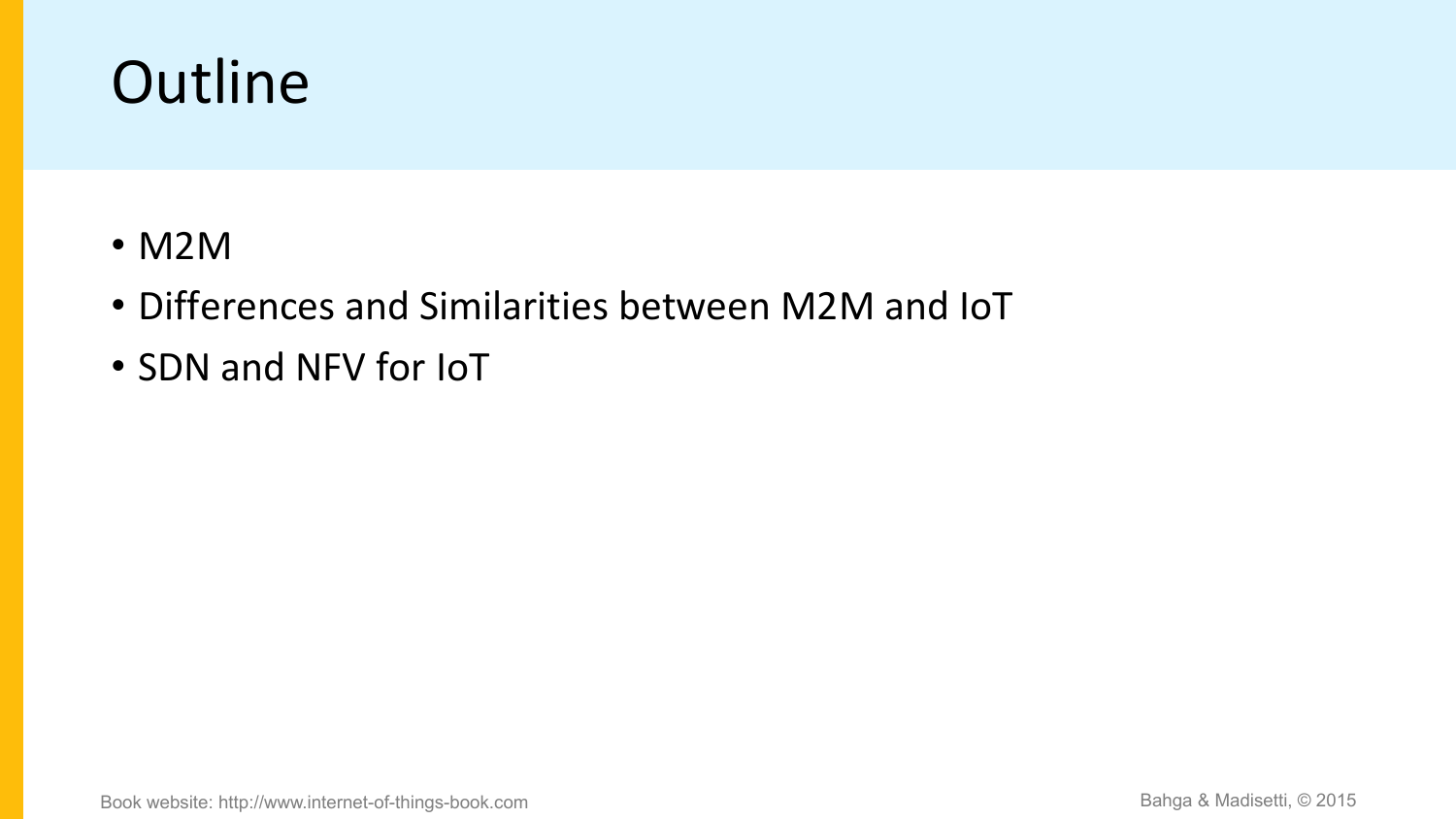## Machine-to-Machine (M2M)

• Machine-to-Machine (M2M) refers to networking of machines (or devices) for the purpose of remote monitoring and control and data exchange.

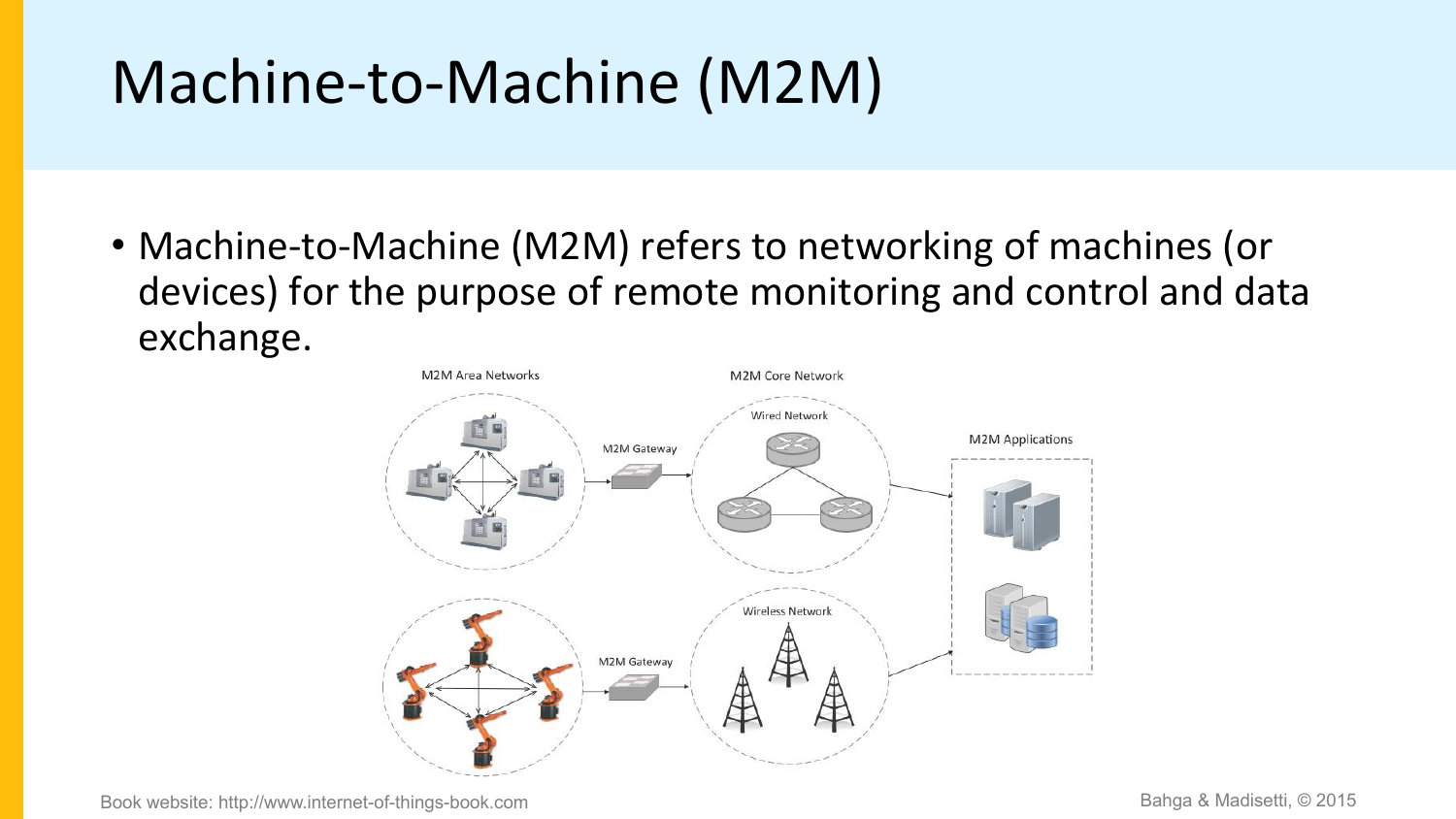## Machine-to-Machine (M2M)

- An M2M area network comprises of machines (or M2M nodes) which have embedded hardware modules for sensing, actuation and communication.
- Various communication protocols can be used for M2M local area networks such as ZigBee, Bluetooh, ModBus, M-Bus, Wirless M-Bus, Power Line Communication (PLC), 6LoWPAN, IEEE 802.15.4, etc.
- The communication network provides connectivity to remote M2M area networks.
- The communication network can use either wired or wireless networks (IP-<br>based).
- While the M2M area networks use either proprietary or non-IP based communication protocols, the communication network uses IP-based networks.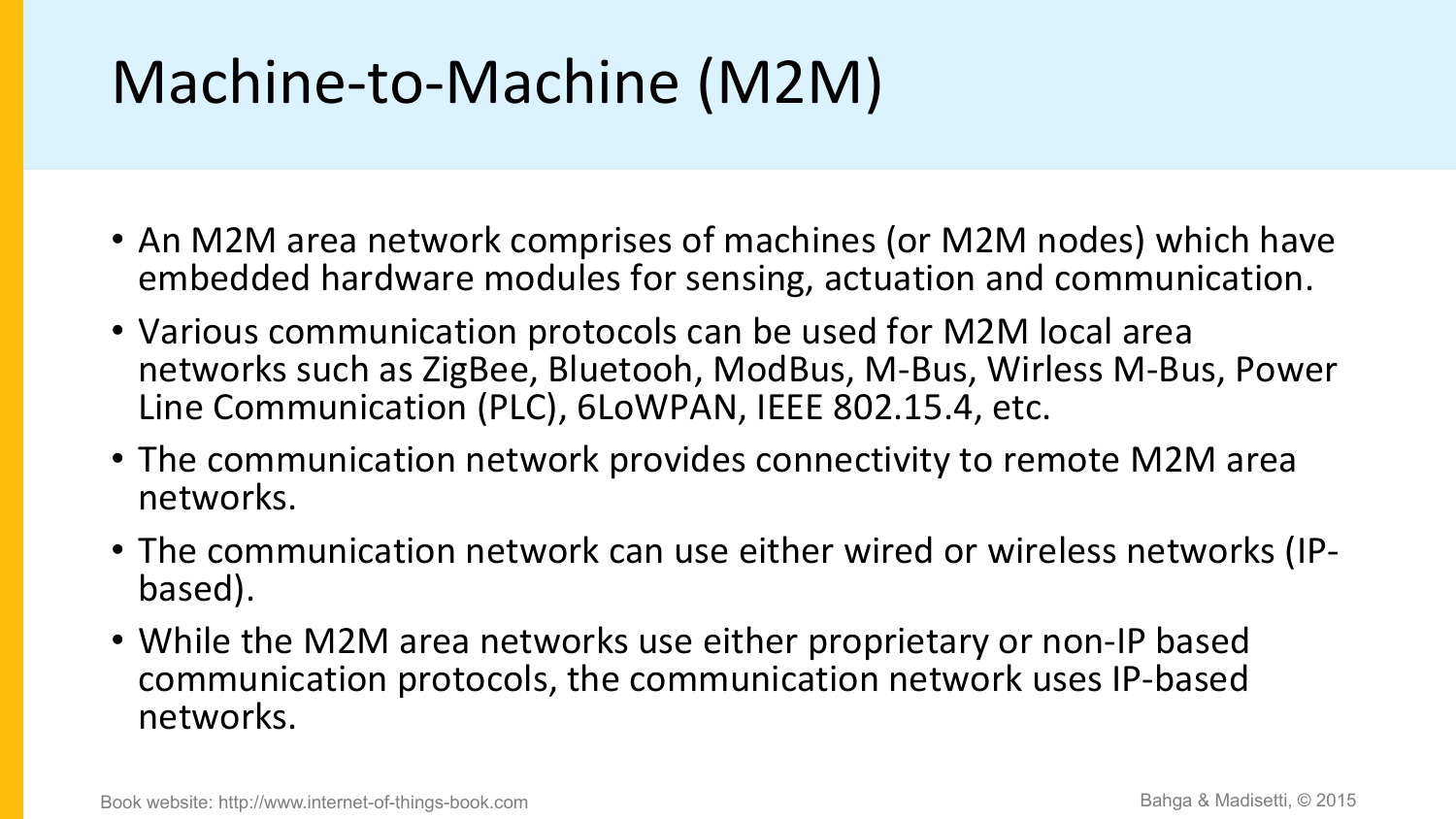### M2M gateway

- Since non-IP based protocols are used within M2M area networks, the M2M nodes within one network cannot communicate with nodes in an external network.
- To enable the communication between remote M2M area networks, M2M gateways are used.



Book website: http://www.internet-of-things-book.com Bahga & Madisetti, © 2015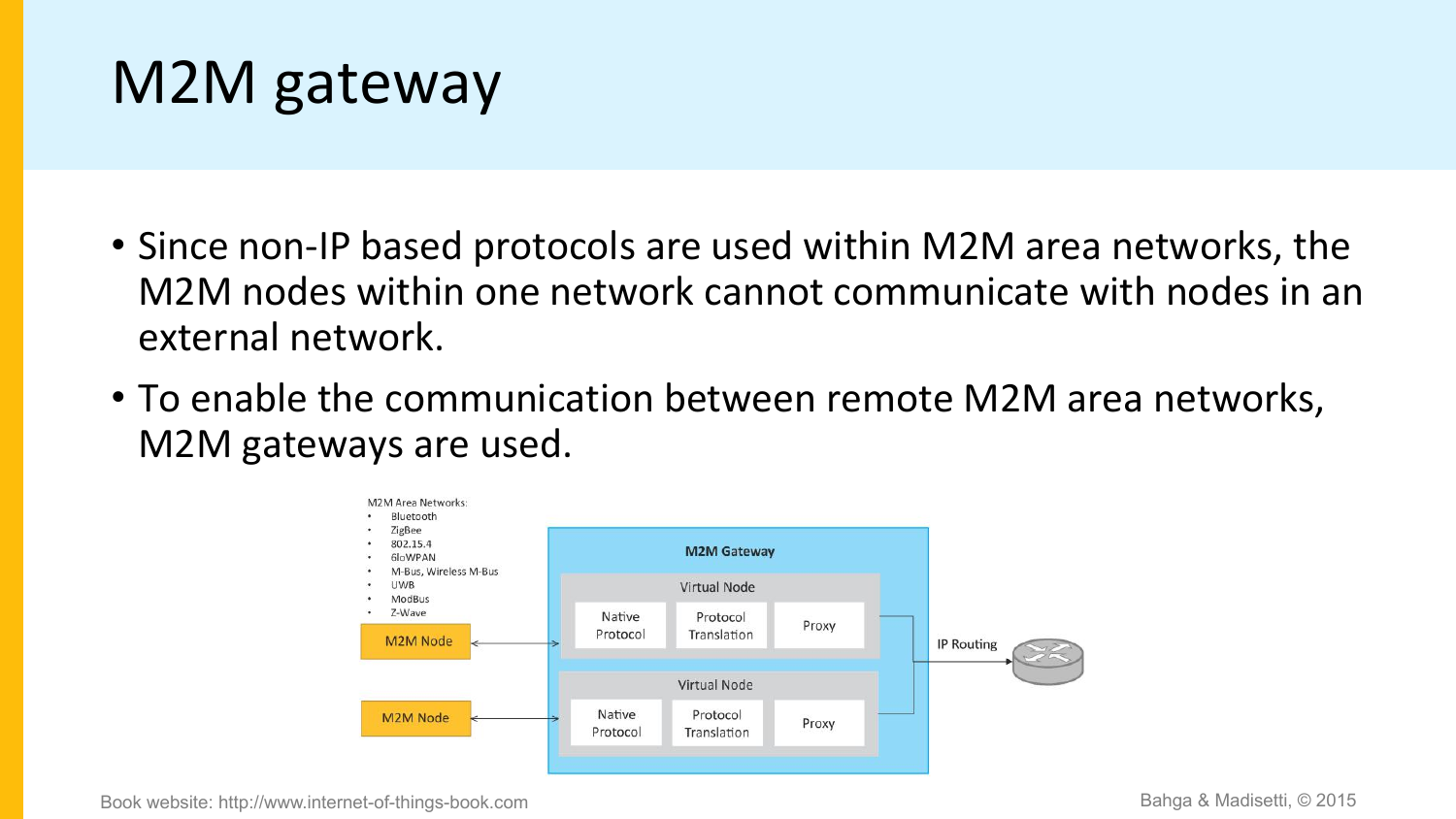## Difference between IoT and M2M

### • Communication Protocols

- M2M and IoT can differ in how the communication between the machines or devices happens.
- M2M uses either proprietary or non-IP based communication protocols for communication within the M2M area networks.

### • Machines in M2M vs Things in IoT

- The "Things" in IoT refers to physical objects that have unique identifiers and can sense and communicate with their external environment (and user applications) or their internal physical states.
- M2M systems, in contrast to IoT, typically have homogeneous machine types within an M2M area network.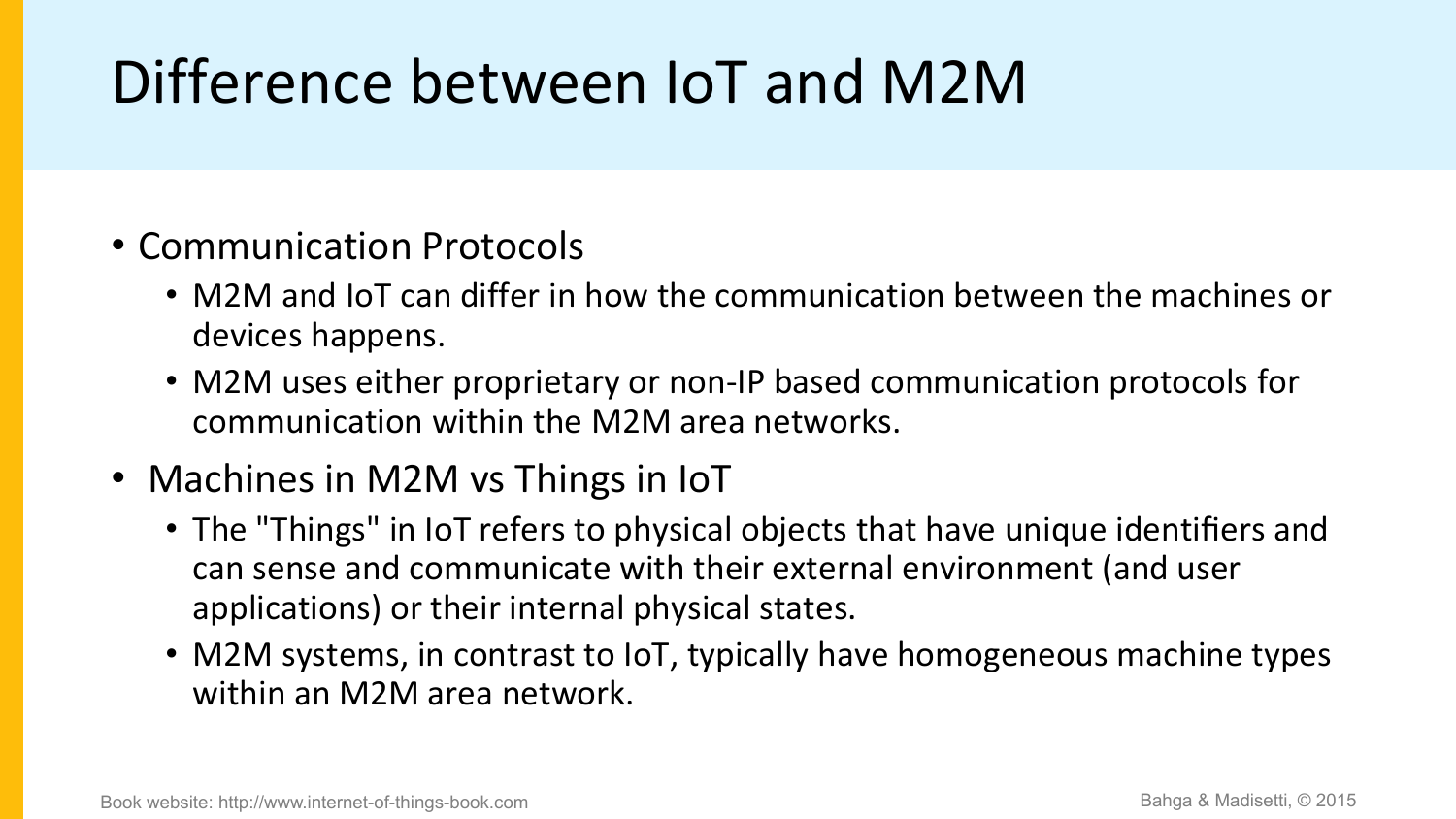## Difference between IoT and M2M

- Hardware vs Software Emphasis
	- While the emphasis of M2M is more on hardware with embedded modules, the emphasis of IoT is more on software.
- Data Collection & Analysis
	- M2M data is collected in point solutions and often in on-premises storage infrastructure.
	- In contrast to M2M, the data in IoT is collected in the cloud (can be public, private or hybrid cloud).
- Applications
	- M2M data is collected in point solutions and can be accessed by on-premises applications such as diagnosis applications, service management applications, and on-<br>premisis enterprise applications.
	- IoT data is collected in the cloud and can be accessed by cloud applications such as analytics applications, enterprise applications, remote diagnosis and management applications, etc.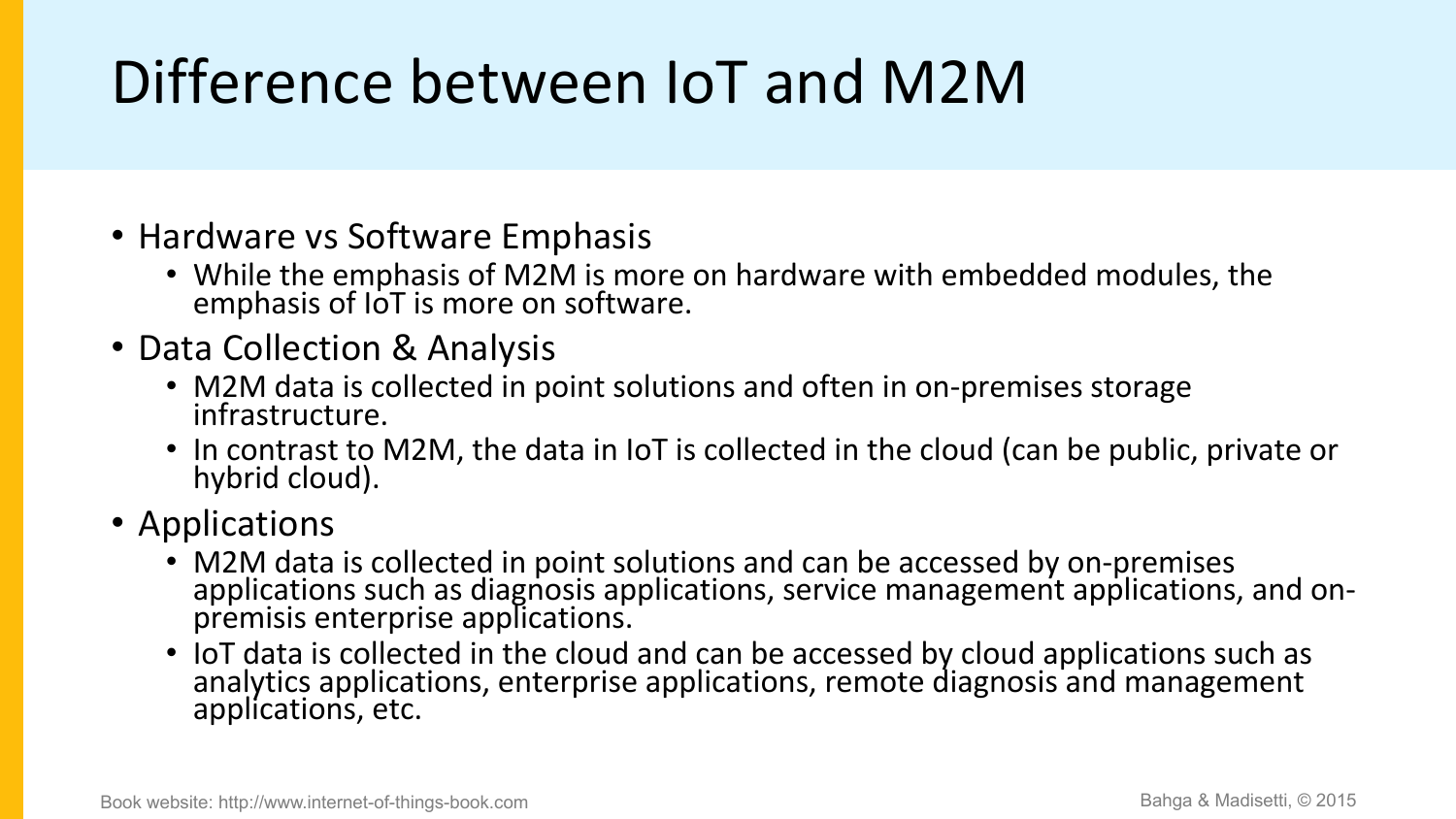### Communication in IoT vs M2M

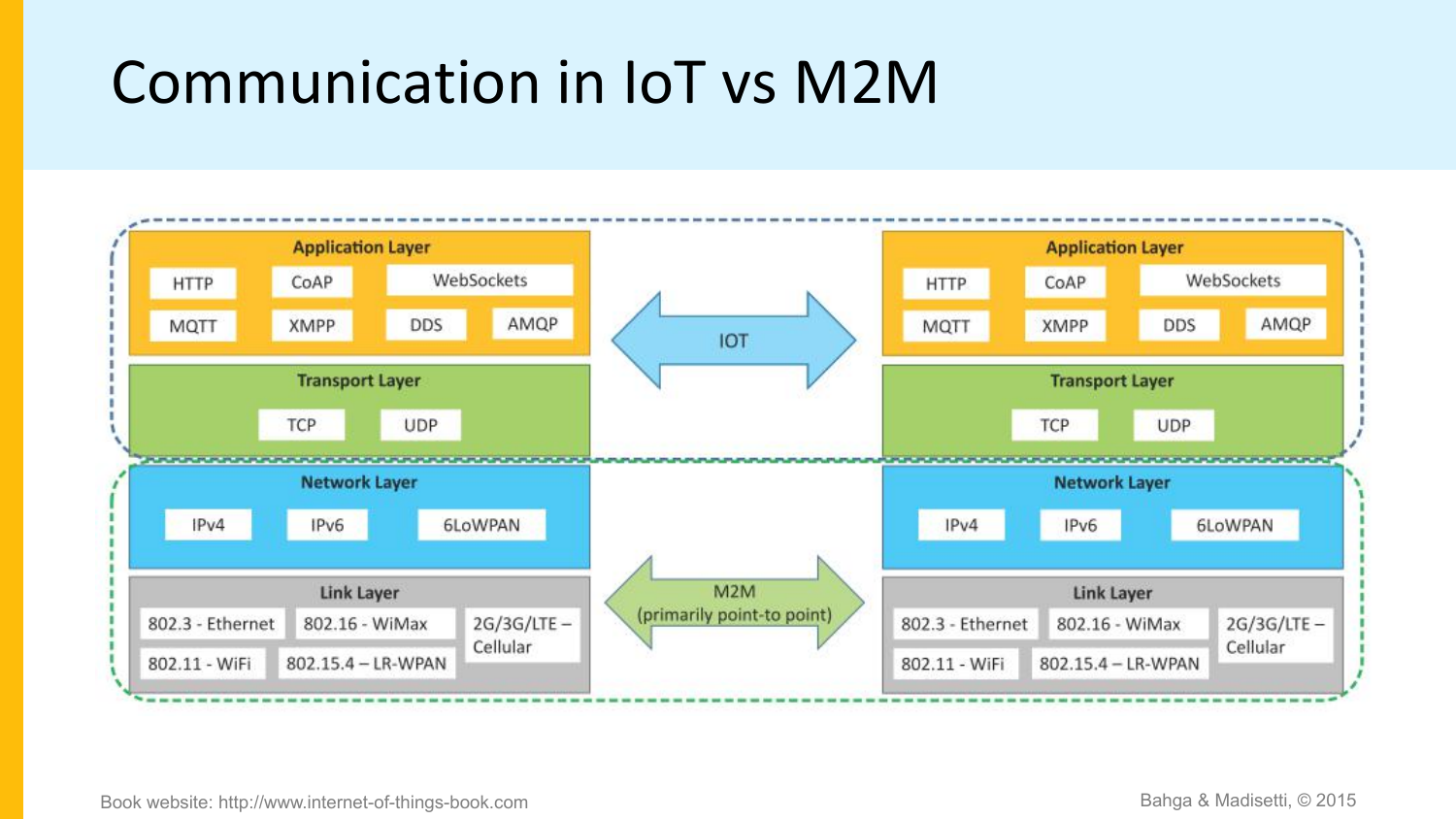### SDN

- Software-Defined Networking<br>
(SDN) is a networking<br>
architecture that separates the<br>
control plane from the data<br>
plane and centralizes the<br>
network controller.
- Software-based SDN controllers<br>maintain a unified view of the<br>network and make confi<br>guration, management and<br>provisioning simpler.
- The underlying infrastructure in<br>
SDN uses simple packet<br>
forwarding hardware as<br>
opposed to specialized<br>
hardware in conventional<br>
networks.

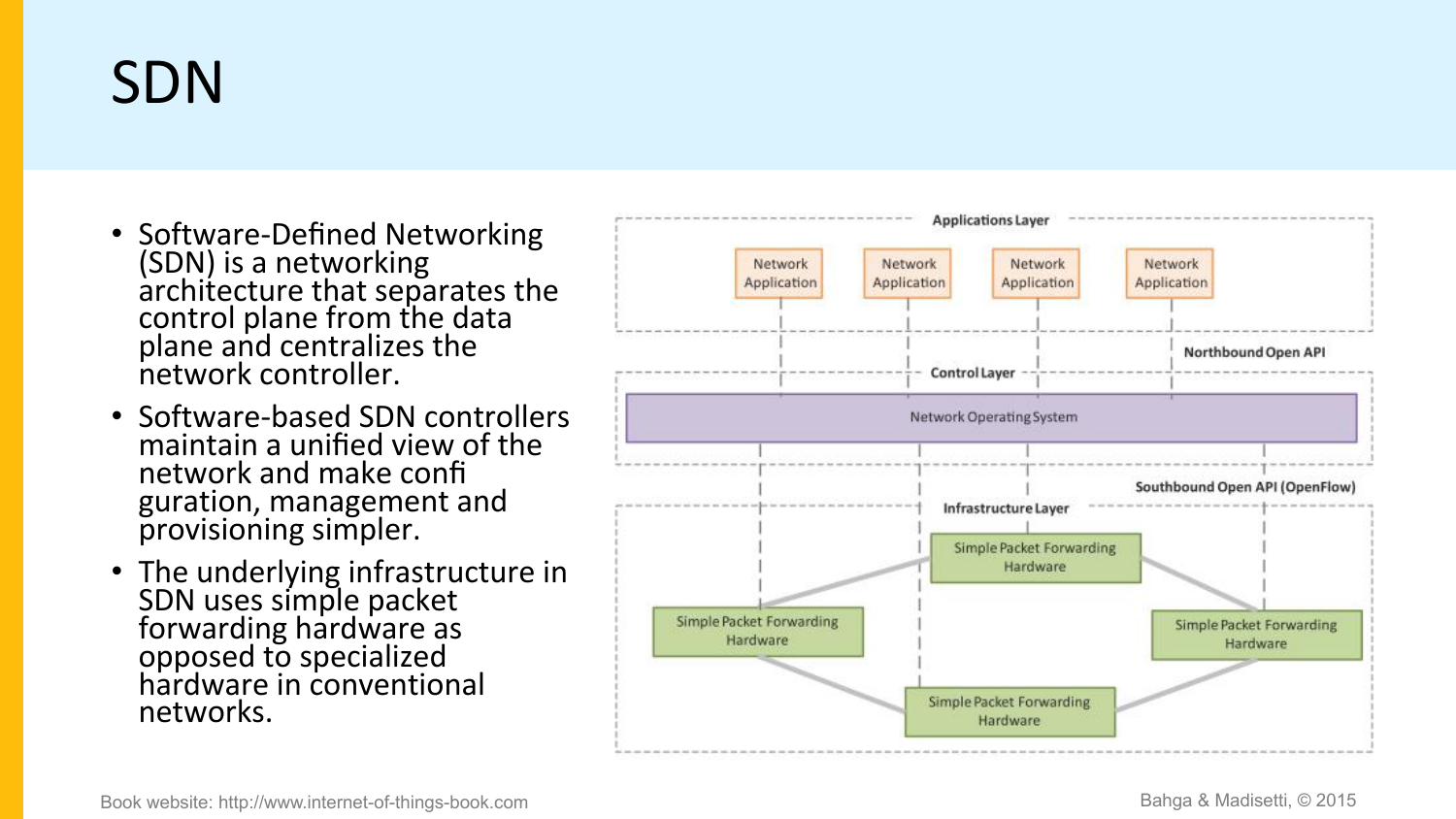### Key elements of SDN

- Centralized Network Controller
	- With decoupled control and data planes and centralized network controller, the network administrators can rapidly configure the network.
- Programmable Open APIs
	- SDN architecture supports programmable open APIs for interface between the SDN application and control layers (Northbound interface).
- Standard Communication Interface (OpenFlow)
	- SDN architecture uses a standard communication interface between the control and infrastructure layers (Southbound interface).
	- OpenFlow, which is defined by the Open Networking Foundation (ONF) is the broadly accepted SDN protocol for the Southbound interface.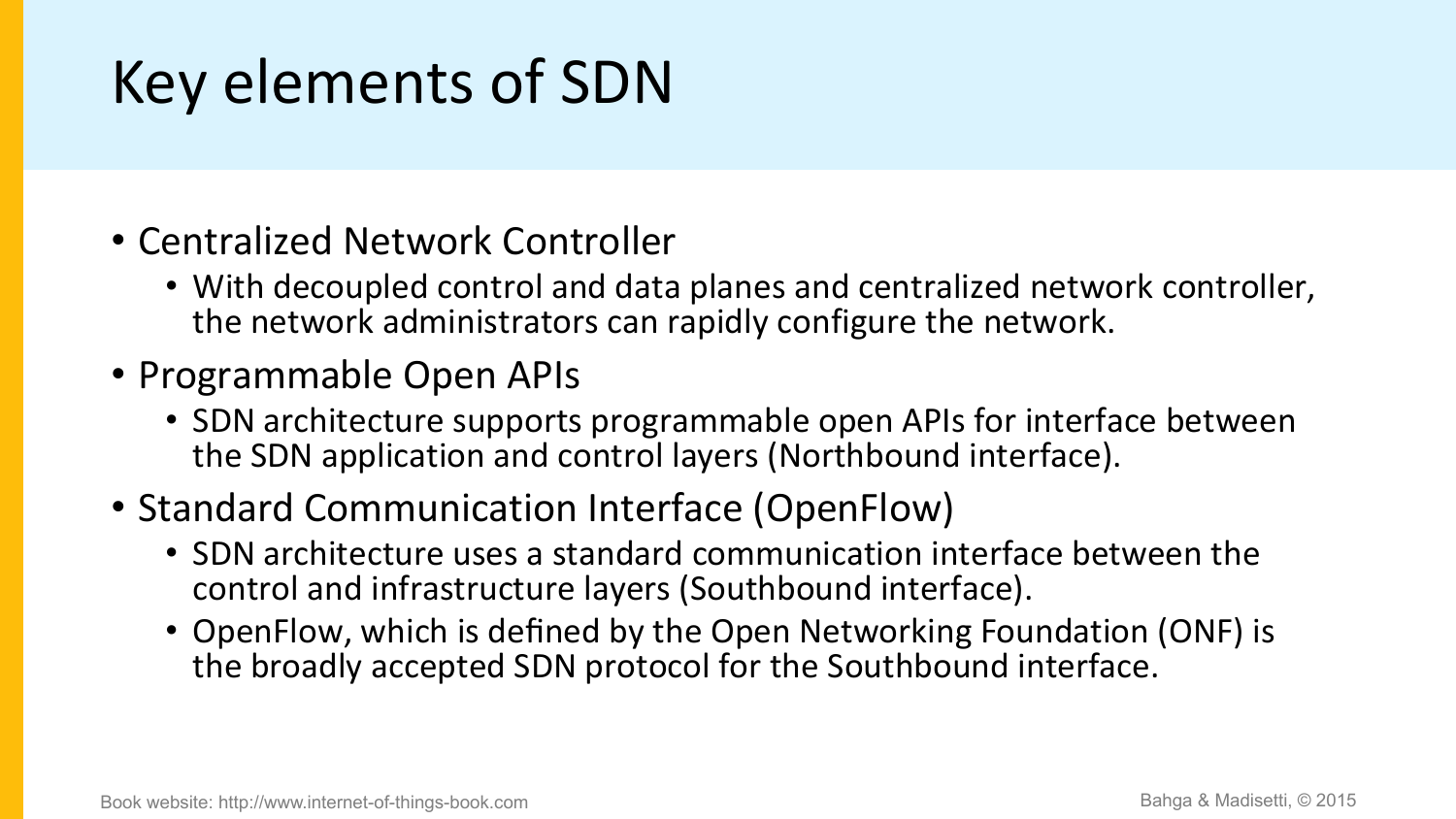## NFV

- Network Function<br>
Virtualization (NFV) is a<br>
technology that leverages<br>
virtualization to<br>
consolidate the<br>
heterogeneous network<br>
devices onto industry<br>
standard high volume<br>
servers, switches and<br>
storage.
- NFV is complementary to<br>SDN as NFV can provide<br>the infrastructure on<br>which SDN can run.

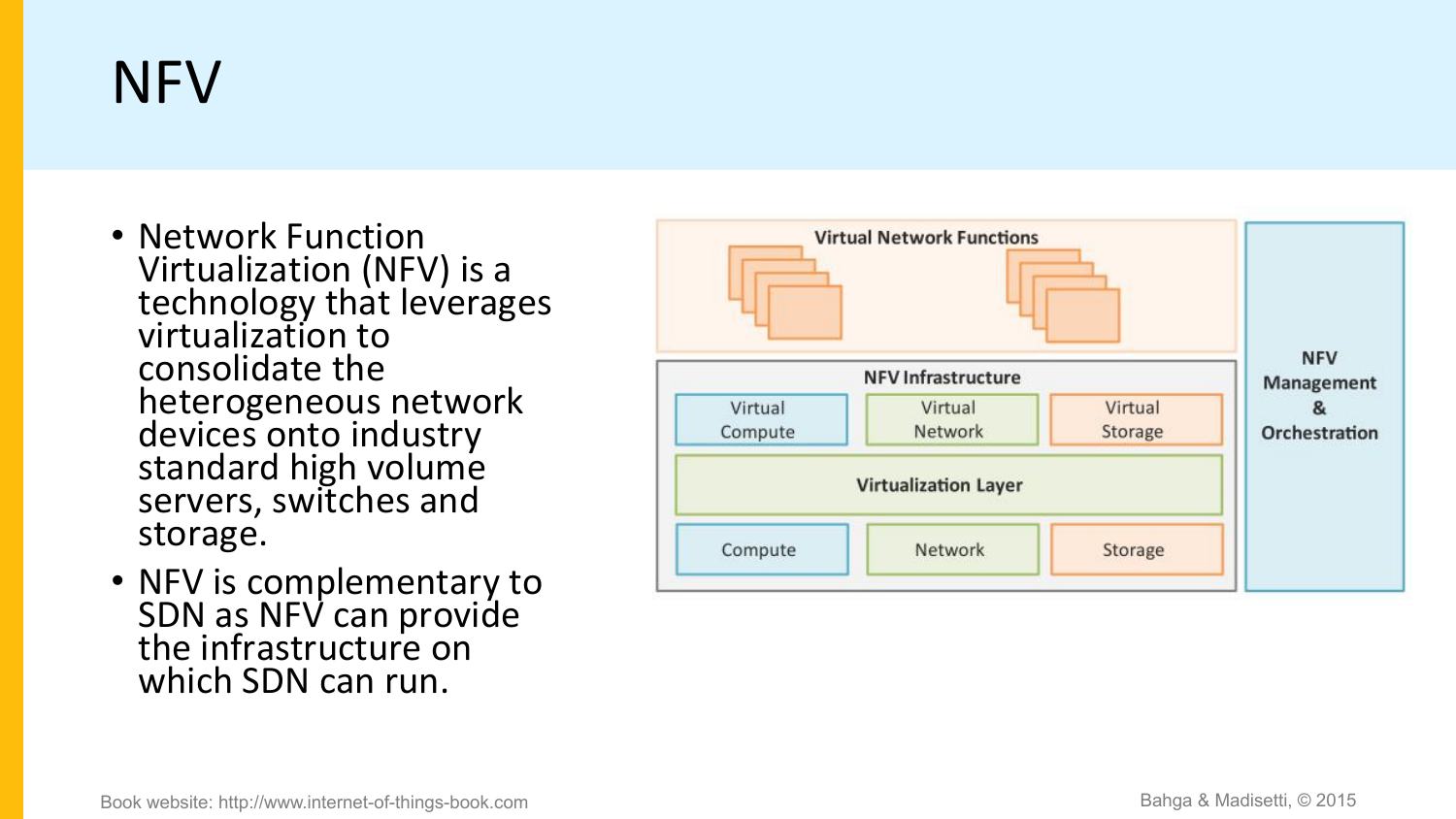### Key elements of NFV

- Virtualized Network Function (VNF):
	- VNF is a software implementation of a network function which is capable of running over the NFV Infrastructure (NFVI).
- NFV Infrastructure (NFVI):
	- NFVI includes compute, network and storage resources that are virtualized.
- NFV Management and Orchestration:
	- NFV Management and Orchestration focuses on all virtualization-specific management tasks and covers the orchestration and life-cycle management of physical and/or software resources that support the infrastructure virtualization, and the life-cycle management of VNFs.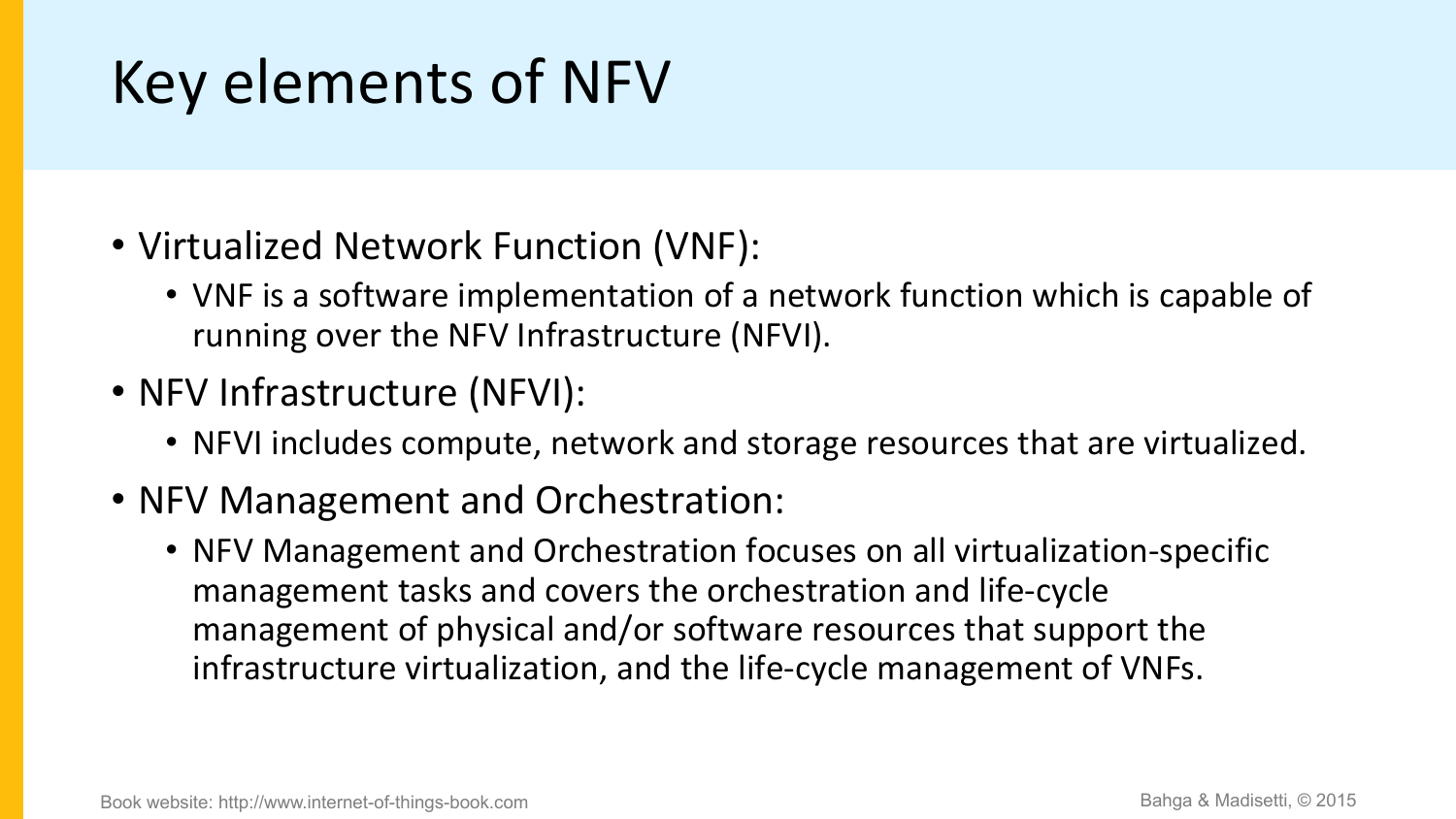### NFV Use Case

• NFV can be used to virtualize the Home Gateway. The NFV infrastructure in the cloud hosts a virtualized Home Gateway. The virtualized gateway provides private IP addresses to the devices in the home. The virtualized gateway also connects to network services such as VoIP and IPTV.



Book website: http://www.internet-of-things-book.com Bahga & Madisetti, © 2015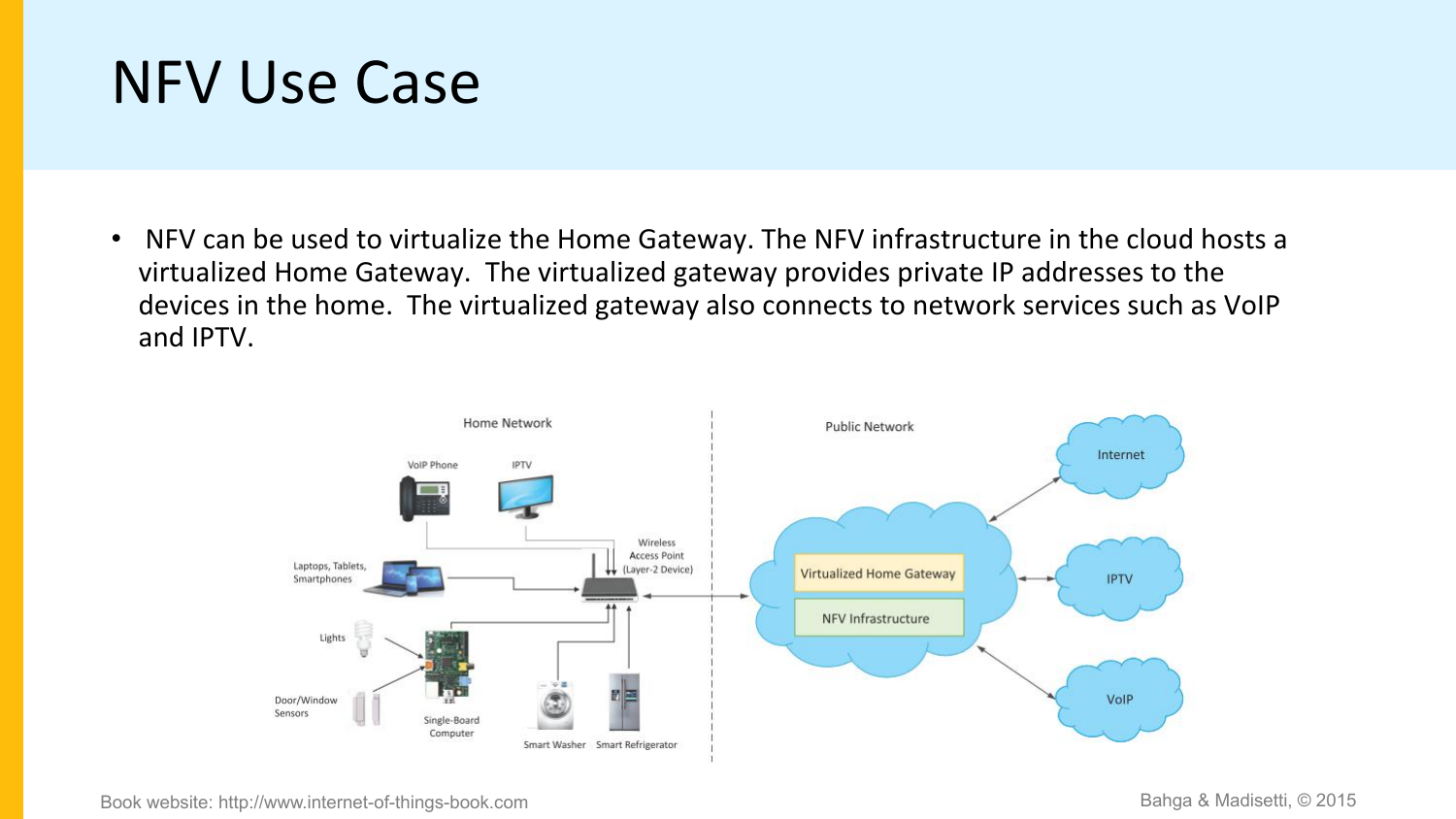# Chapter 4 A Hands-On Approach

### IoT System Management with NETCONF-YANG

### **INTERNET OF THINGS**



#### Book website: http://www.internet-of-things-book.com Bahga & Madisetti, © 2015 **Arshdeep Bahga • Vijay Madisetti**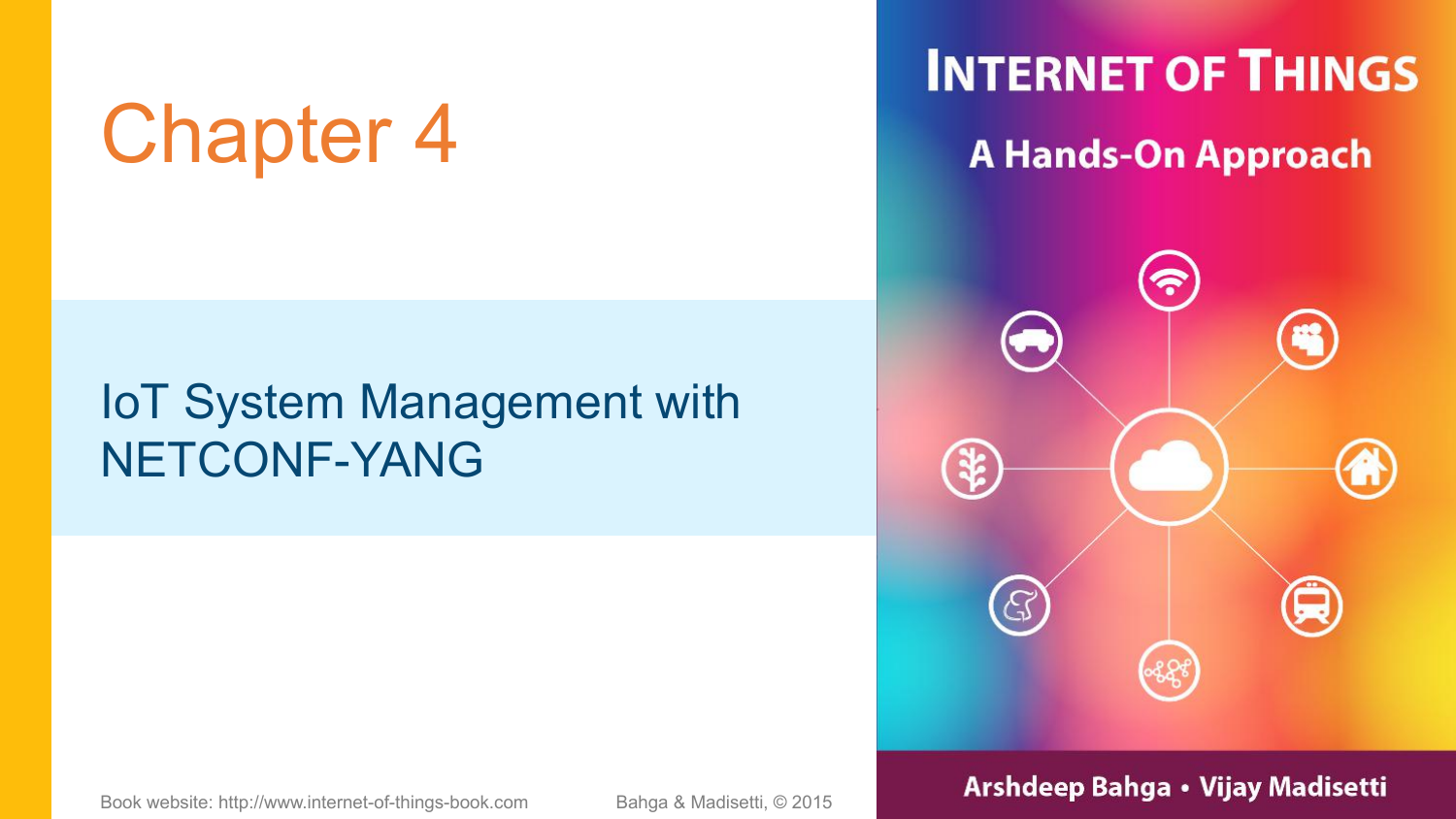### **Outline**

- Need for IoT Systems Management
- SNMP
- Network Operator Requirements
- NETCONF
- YANG
- IoT Systems Management with NETCONF-YANG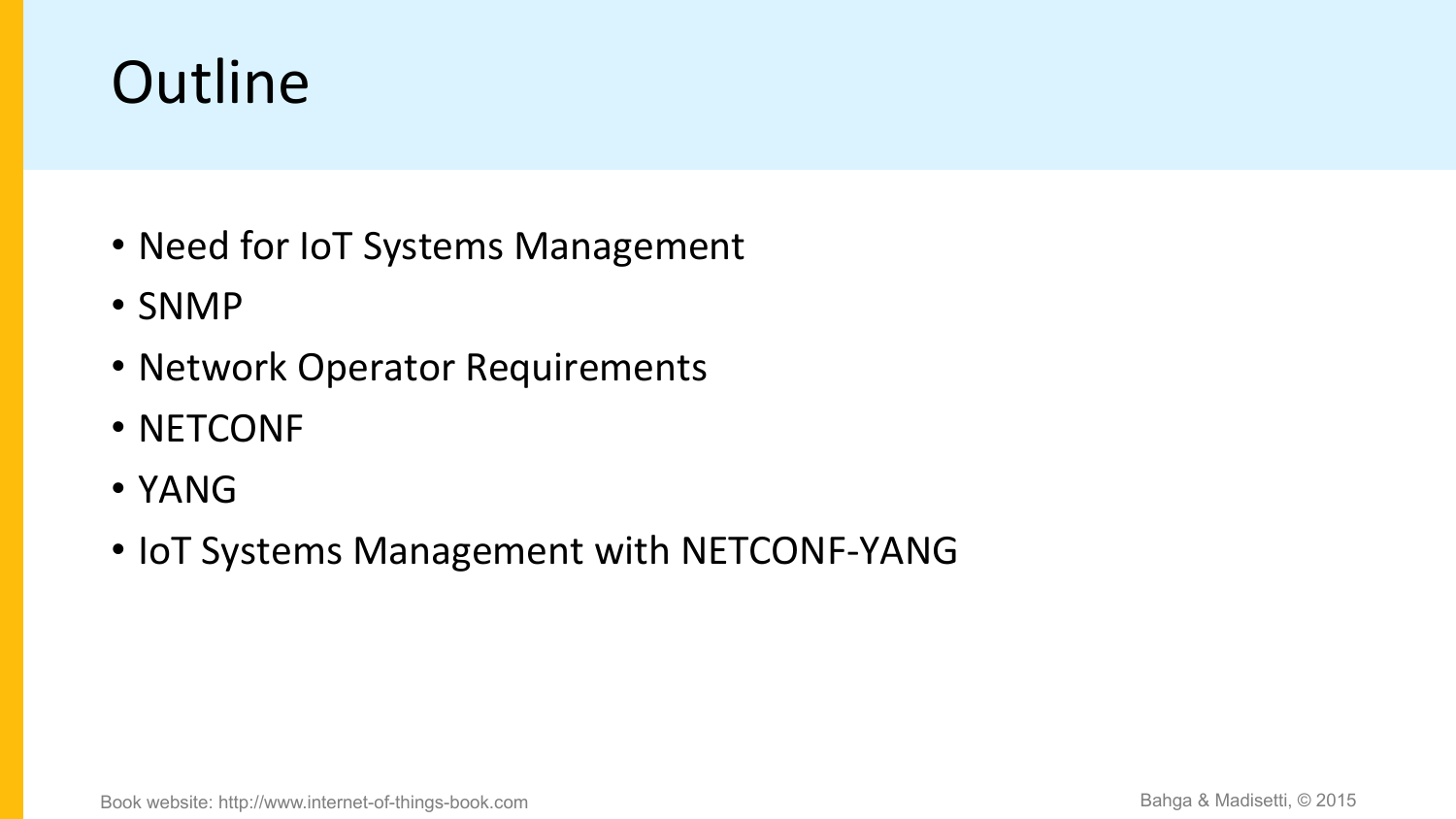### Need for IoT Systems Management

- Automating Configuration
- Monitoring Operational & Statistical Data
- Improved Reliability
- System Wide Configurations
- Multiple System Configurations
- Retrieving & Reusing Configurations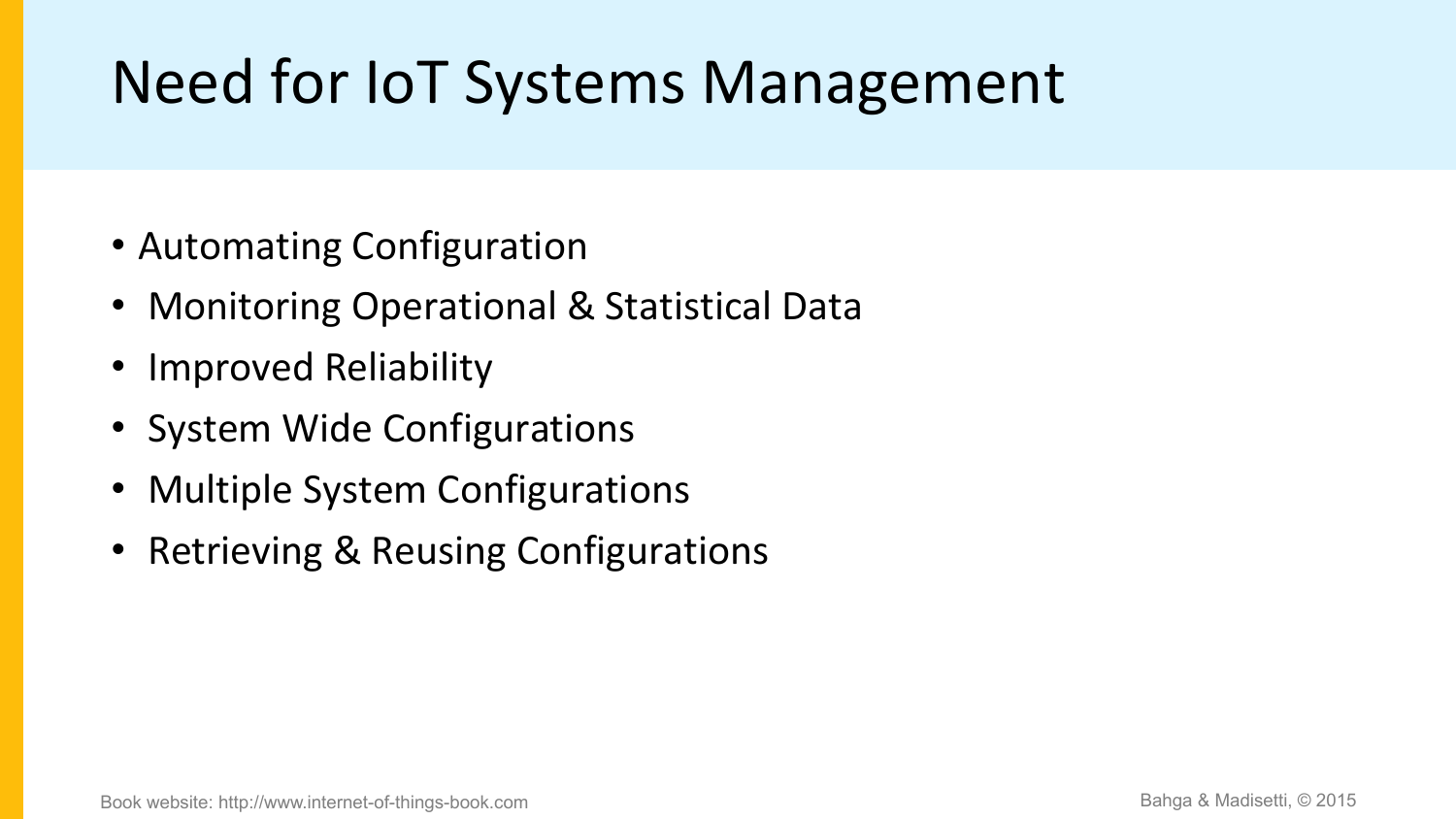### Simple Network Management Protocol (SNMP)

- SNMP is a well-known and widely used network management protocol that allows monitoring and configuring network devices such as routers, switches, servers, printers, etc.
- SNMP component include
	- Network Management Station (NMS)
	- Managed Device
	- Management Information Base (MIB)
	- SNMP Agent that runs on the device

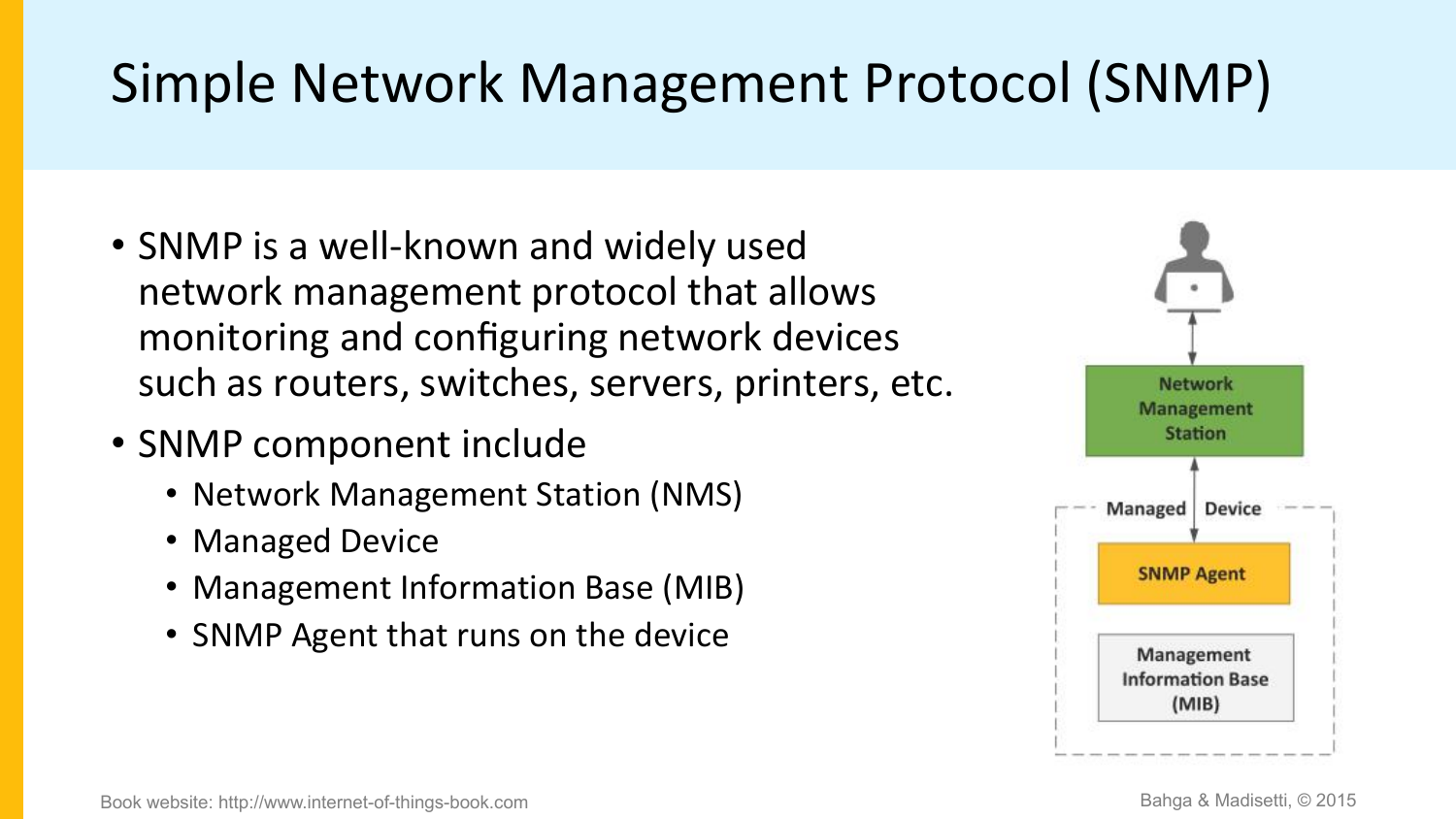### Limitations of SNMP

- SNMP is stateless in nature and each SNMP request contains all the information to process the request. The application needs to be intelligent to manage the device.
- SNMP is a connectionless protocol which uses UDP as the transport protocol, making it unreliable as there was no support for acknowledgement of requests.
- MIBs often lack writable objects without which device configuration is not possible using SNMP.
- It is difficult to differentiate between configuration and state data in MIBs.
- Retrieving the current configuration from a device can be difficult with SNMP.
- Earlier versions of SNMP did not have strong security features.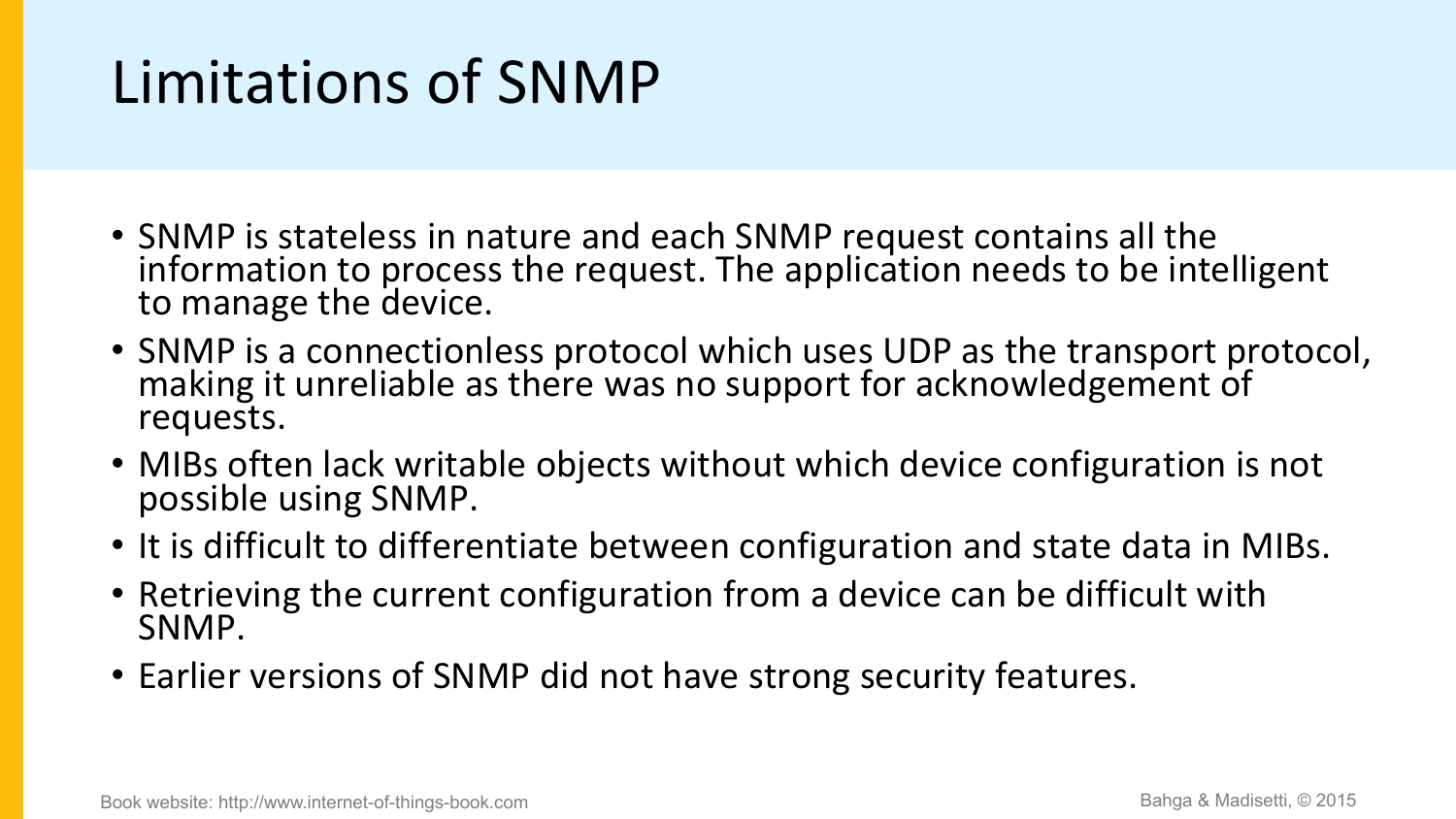### Network Operator Requirements

- Ease of use
- Distinction between configuration and state data
- Fetch configuration and state data separately
- Configuration of the network as a whole
- Configuration transactions across devices
- Configuration deltas
- Dump and restore configurations
- Configuration validation
- Configuration database schemas
- Comparing configurations
- Role-based access control
- Consistency of access control lists:
- Multiple configuration sets
- Support for both data-oriented and task oriented access control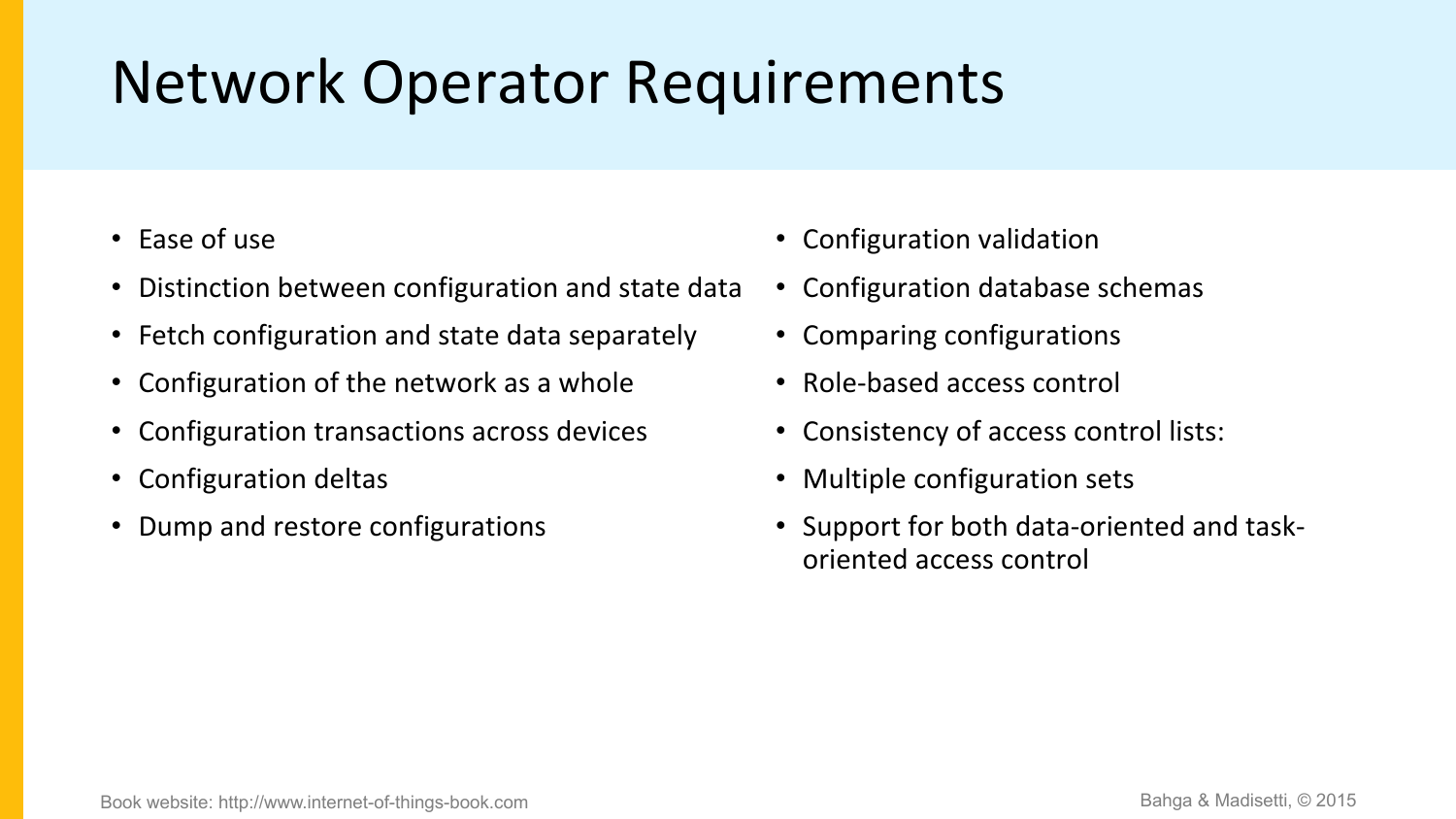### **NETCONF**

• Network Configuration Protocol (NETCONF) is a session-based network management protocol. NETCONF allows retrieving state or configuration data and manipulating configuration data on network devices

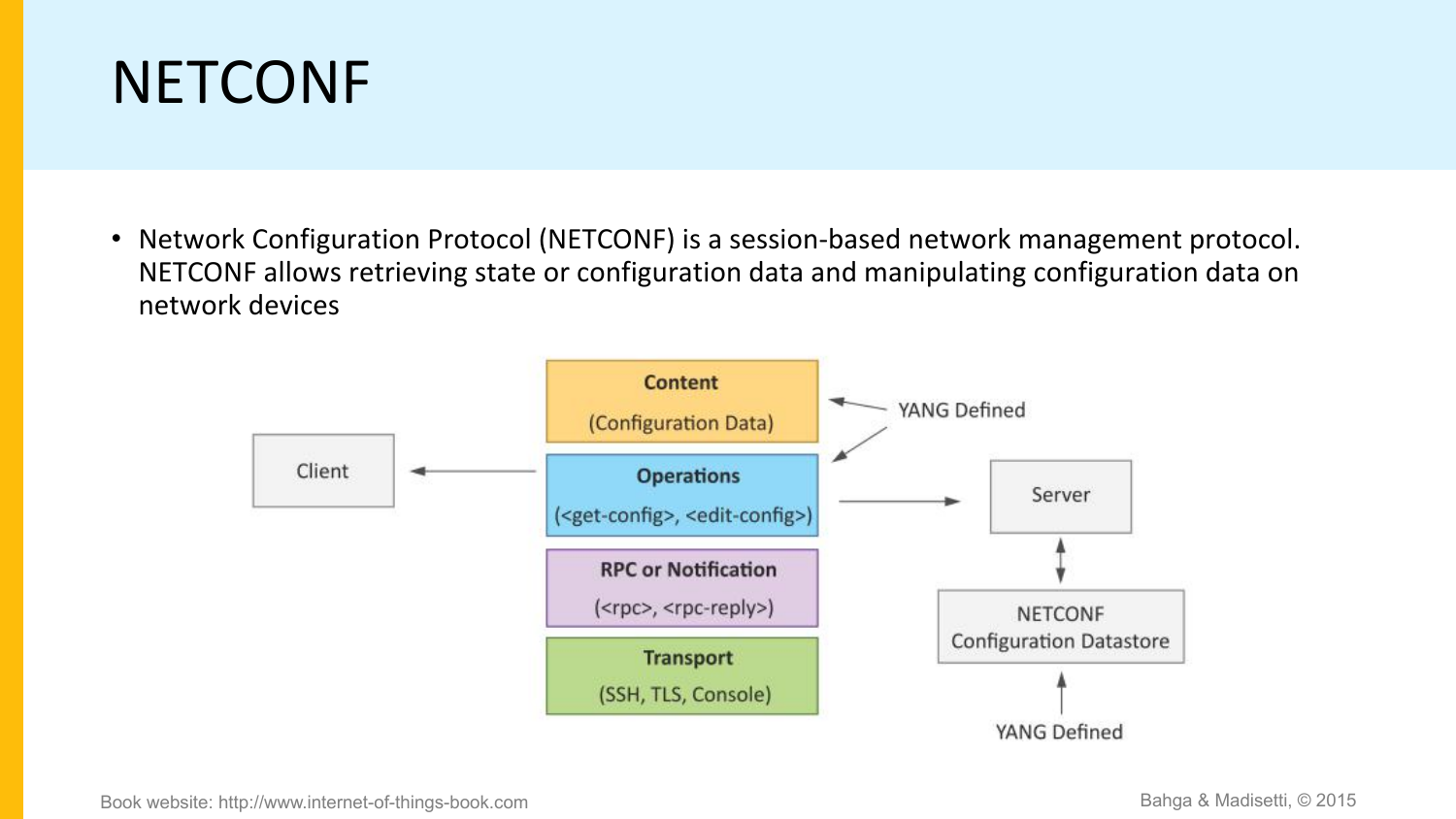### NETCONF

- NETCONF works on SSH transport protocol.
- Transport layer provides end-to-end connectivity and ensure reliable delivery of messages.
- NETCONF uses XML-encoded Remote Procedure Calls (RPCs) for framing request and response messages.
- The RPC layer provides mechanism for encoding of RPC calls and notifications.
- NETCONF provides various operations to retrieve and edit configuration data from network devices.
- The Content Layer consists of configuration and state data which is XML-encoded.
- The schema of the configuration and state data is defined in a data modeling language called YANG.
- NETCONF provides a clear separation of the configuration and state data.
- The configuration data resides within a NETCONF configuration datastore on the server.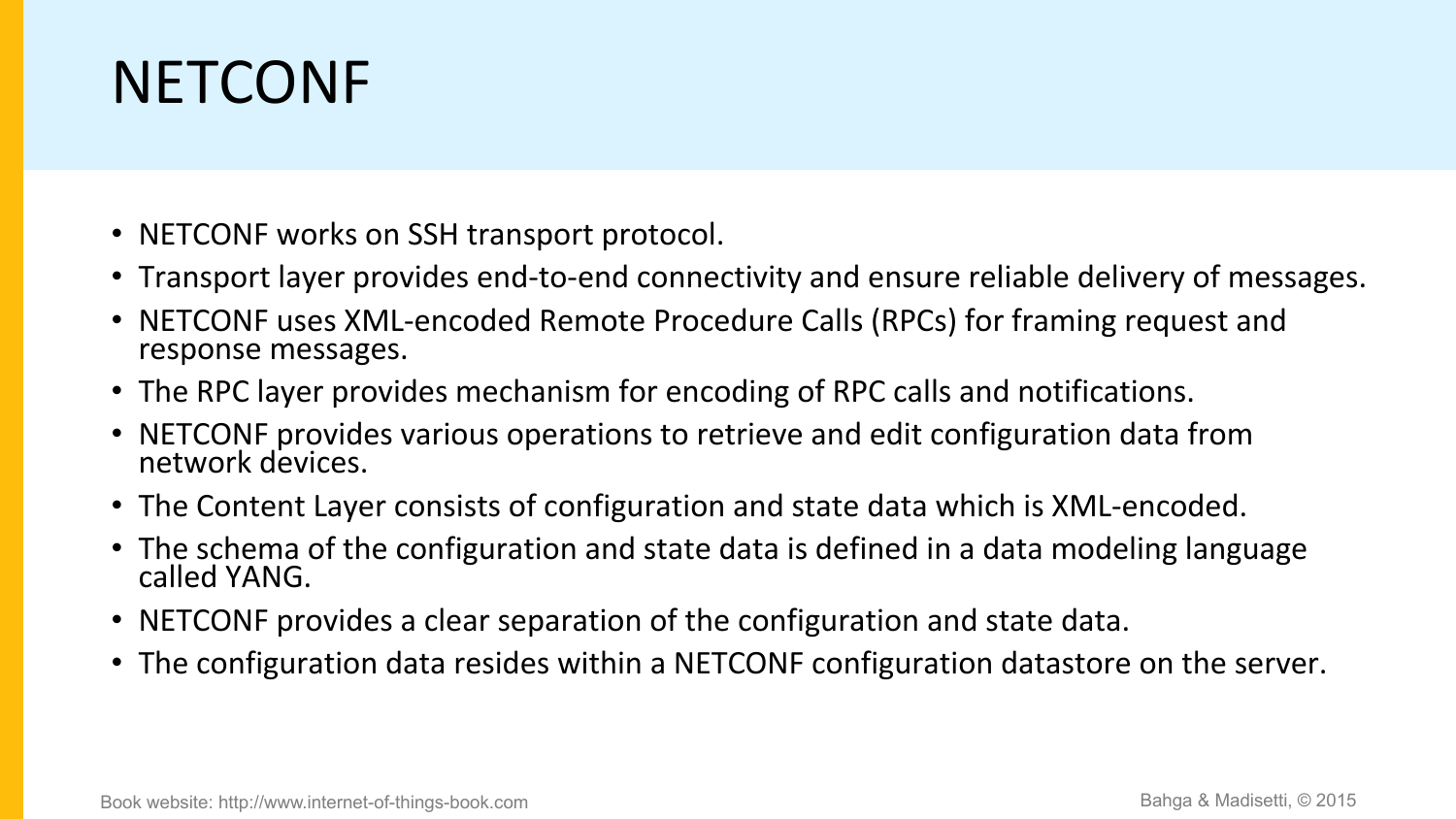### YANG

- YANG is a data modeling language used to model configuration and state data manipulated by the NETCONF protocol
- YANG modules contain the definitions of the configuration data, state data, RPC calls that can be issued and the format of the notifications.
- YANG modules defines the data exchanged between the NETCONF client and server.
- A module comprises of a number of 'leaf' nodes which are organized into a hierarchical tree structure.
- The 'leaf' nodes are specified using the 'leaf' or 'leaf-list' constructs.
- Leaf nodes are organized using 'container' or 'list' constructs.
- A YANG module can import definitions from other modules.
- Constraints can be defined on the data nodes, e.g. allowed values.
- YANG can model both configuration data and state data using the 'config' statement.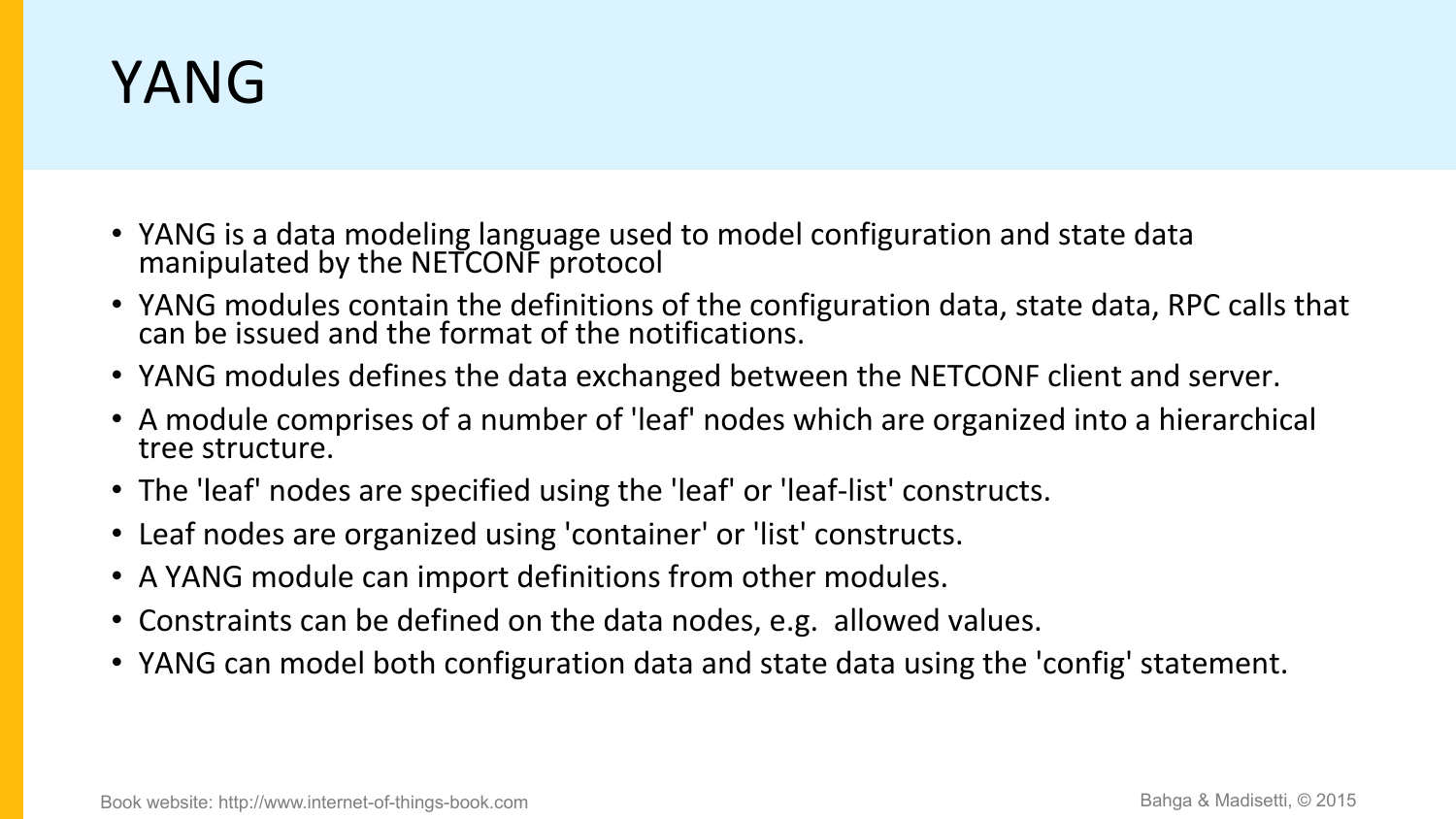### YANG Module Example

- This YANG module is a YANG version of the toaster<br>MIB<br>MIB MIB **MID**
- The toaster YANG module begins with the header stread information followed by identity declarations<br>which define various bread types. which define various bread types.
- The leaf nodes ('toasterManufacturer',  $\mathcal{L}$ ,  $\mathcal{L}$ 'toasterModelNumber' and oasterStatus') are defined in the 'toaster'container.
- Each leaf node definition has a type and optionally<br>a description and default value a description and default value.
- The module has two RPC definitions ('make-toast' verbancel-toast and 'cancel-toast').
- 4. wheat-bread **DisplayString** toaster toasterStatus CoasterDoneness **14. toasterToastType**  $F$  input  $C$  output v **A** toastDone **CoastStatus**